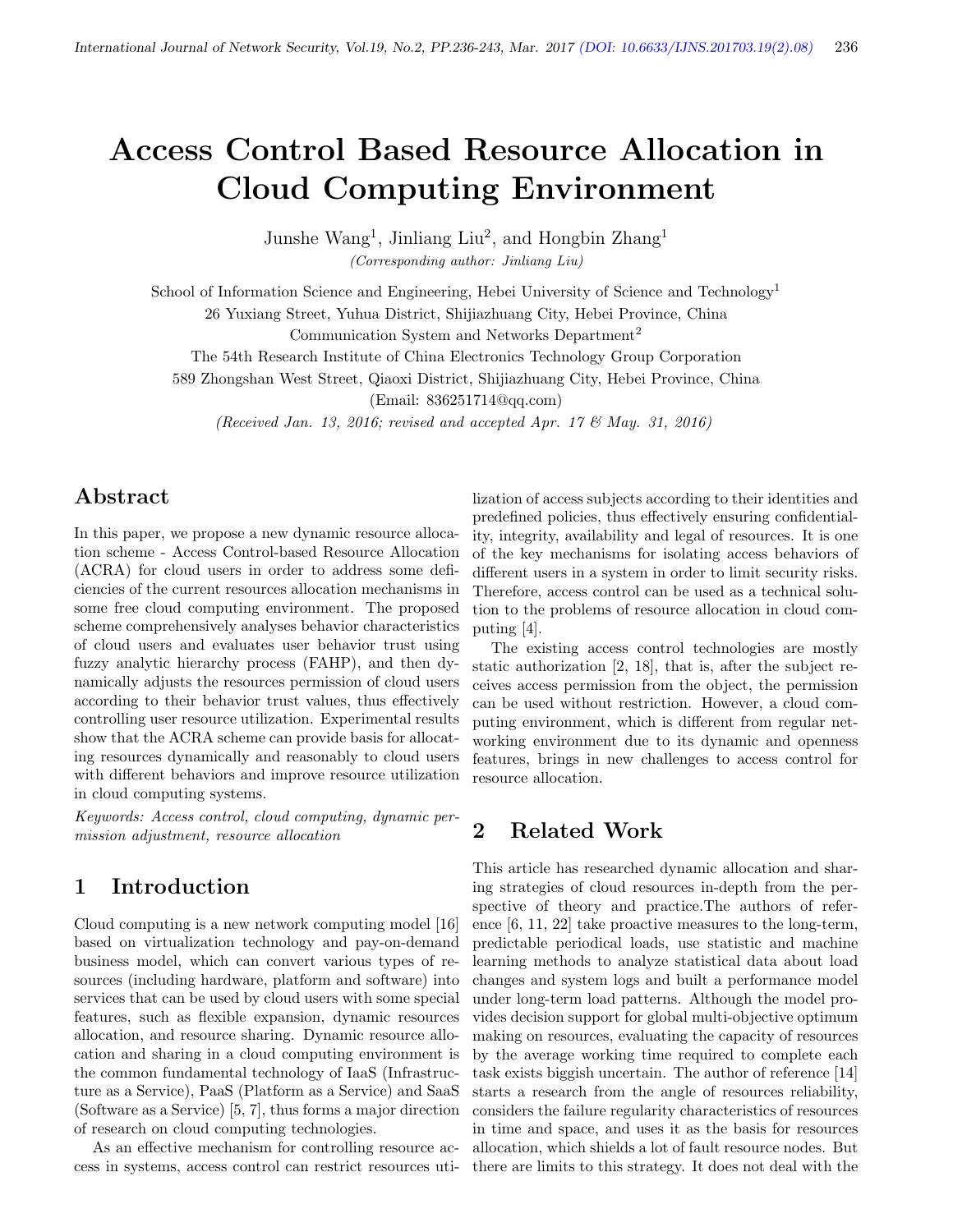problem of resource expenditure minimization. In other words, it reduces the availability of resources when a resourceful node assigned to a task that requires very few resources. The author of reference [23] proposes a behaviorbased resource provision policy for cloud computing. The policy can forecast the set of submitted task and expectation completing time of task at next time segment from the statistic results, and dynamically adjust the resource provision policy according to the policy table. This resource scheduling scheme does not give detailed analysis of user behavior characteristics.

At present, research focuses on the impact of load variation, the physical locations of resources or other factors on dynamic allocation and sharing of cloud resources, rarely involves the source of cloud computing demand and neglects the otherness among cloud users [10]. And in fact, in the process of cloud resource allocation, cloud user behaviors have a direct and significant impact on resource allocation, especially in some free cloud environments where cloud computing resources are only used by internal staff for free [20]. In such environments whether cloud resources are in an idle state becomes an important factor in judging the reasonability of resource utilization. If private cloud users do not undertake related tasks after acquiring cloud resources, it means they have seized these resources, and will affect resource utilization of other cloud users, as well as the resource utilization of the whole cloud computing system. In addition, malicious cloud computing users may utilize cloud resources perform malicious actions [21]. The behavior of some cloud users may change significantly over a period of time. All these factors will make well-behaved cloud users cannot get relevant cloud resources in time, which in turn affect the overall resource utilization of the cloud computing system [15].

The research presented in this paper aims at addressing the problem of degraded resource utilization in a private cloud environment caused by the equal permission granted to all cloud users. We propose a new access control-based scheme for cloud resource allocation that can not only improve the overall utilization of cloud resource, but also enhance security [9] for the cloud computing environment.

## 3 The ACRA Scheme Design

Inspired by the Role-based Access Control (RBAC) model reported in [1], in this paper we propose a new scheme of cloud resource allocation - Access Control-based Resource Allocation (ACRA). The overall framework of ACRA is shown in Figure 1.

The ACRA scheme consists of three key aspects. First, acquisition of cloud user behavior trust is a key component of the scheme. Both behavior of different users at the same moment and behavior of the same user under different circumstances are prodigiously different. Therefore, behavior trust can reflect behavior of cloud users; and accuracy of behavior trust evaluation directly impacts the subsequent authorization of cloud users [13]. The second key aspect of the scheme lies in, rules in the authorization process. Because the scheme is based on RBAC to solve problems in resource allocation in a cloud computing environment, the authorization rules involved must meet the requirements of the new environment. The third aspect of the ACRA scheme is to handle cloud user authorization required by the various behavior of cloud users in the cloud computing system. In this paper, we propose a dynamic permission adjustment mechanism on the basis of cloud users' behavior trust in order to manage their permission more flexibly, elastically and meticulously.

## 3.1 Behavior Trust Evaluation

#### 3.1.1 Classification of Behavior Characteristics

The accuracy of behavior classification in a cloud computing environment has a direct impact on that of cloud user behavior trust evaluation, and then determines the reasonability of authorization. The classification of behavior characteristics involved in ACRA, in contrast to operation behavior in traditional access control, is a complex behavior [3] that integrates the utilization of cloud computing resources, network of cloud users, and operation behavior of cloud users. The utilization of cloud computing resources includes the average utilization of hard disks, memories, CPUs, bandwidth and occupied threads. The network of cloud users includes the average exception rate of login, the average propagation delay of IPs, the average time jitter of IPs and the average response time of IPs. The operation behavior of cloud users consists of the average attempt number of unauthorized operations, the average number of attacking other cloud users, the average number of illegal connections, the average number of illegally scanning important ports, the average number of running unsafe programs and the average number of escaping punishments.

#### 3.1.2 Acquisition Methods of Behavior Trust

Analytic Hierarchy Process (AHP) deals with complex problems by breaking them into composing factors, building the hierarchy model according to these factors control relations, determining their relative importance through comparison among them, then setting the order of their relative importance under a people judgement premise. Building the judgement matrix is a key element of AHP to quantify the decision-maker thought for complex systems. However analysis found that is difficult to achieve the consistent standard. In addition, there is a difference between the consistency of judgement matrix and the consistency of human decision-thinking.

To solve the above-mentioned problem, we propose the Fuzzy Analytical Hierarchy Process (FAHP) [17, 19] that employs a Fuzzy Consistent Matrix to improve AHP algorithm.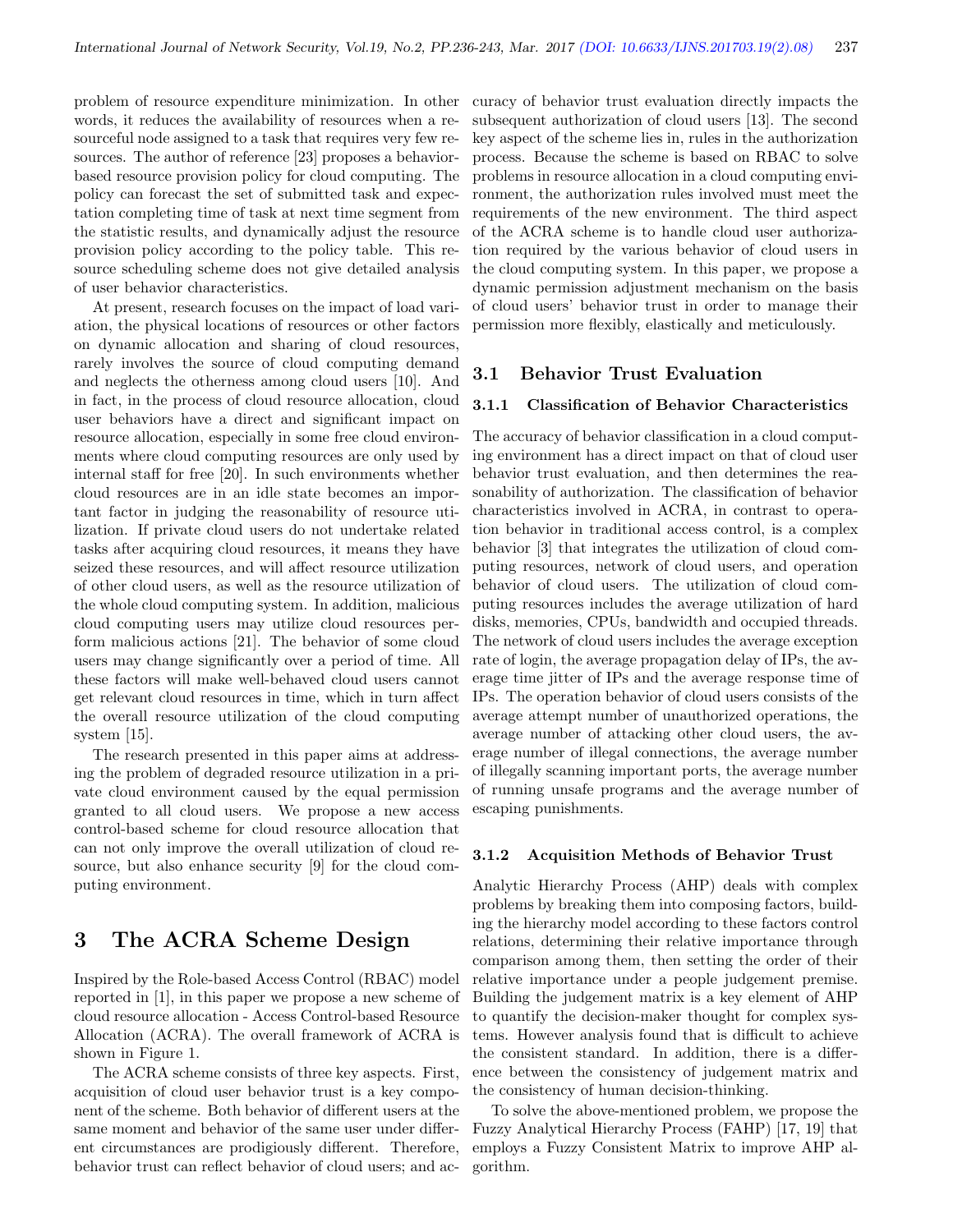

Figure 1: The overall framework of ACRA

In FAHP, the cloud users' behavior is divided into n characteristics, and each characteristic is further divided into a number of evidence types, which all have been normalized to dimensionless and increasing values on the interval [0, 1] represented with the matrix  $E = (e_{ij})_{n \times m}$ , where m denotes the maximum term in these characteristics, and the item that doesn't reach m should be substituted with zero.

In order to obtain the initial judgment matrix  $EQ =$  $(eq_{ij})_{m \times m}$ , there m evidence  $E = (e_1, e_2, ..., e_m)$ , dualistic comparison of the importance of  $e_i$  and  $e_j$  in the evidence set is conducted:

$$
eq_{ij} = \left\{ \begin{array}{l} 0 \text{ if } e_i < e_j \\ 0.5 \text{ if } e_i = e_j \\ 1 \text{ otherwise} \end{array} \right\} \tag{1}
$$

The initial judgment matrix is transformed into a fuzzy consistent matrix  $Q = (q_{ij})_{m \times m}$  [8].

**Theorem 1.** If fuzzy reciprocal matrix  $Q = (q_{ij})_{m \times m}$  is calculated with the following formulas, then the result is a fuzzy consistent matrix.

$$
eq_{ij} = \begin{cases} q_i = \sum_{k=1}^{m} eq_{ik} i = 1, 2, ..., m \\ q_{ij} = (q_i - q_j)/2m + 0.5 \end{cases}
$$
 (2)

Proof.

$$
q_{ij} + q_{ji} = \frac{q_i - q_j}{2m} + 0.5 + \frac{q_j - q_i}{2m} + 0.5
$$
  
= 1.

So  $Q = (q_{ij})_{m \times m}$  is a fuzzy reciprocal matrix:

$$
q_{ij} = \frac{q_i - q_j}{2m} + 0.5
$$
  
= 
$$
\frac{(q_i - q_k) - (q_j - q_k)}{2m} + 0.5
$$
  
= 
$$
\frac{q_i - q_k}{2m} + 0.5 - (\frac{q_j - q_k}{2m} + 0.5) + 0.5
$$
  
= 
$$
q_{ik} + q_{jk} + 0.5.
$$

 $\Box$ 

Therefore  $Q = (q_{ij})_{m \times m}$  is a fuzzy consistent matrix. Because the fuzzy consistent matrix has its special features that make it fit the consistency of human decisionthinking the fuzzy consistent matrix can be applied in AHP.

The weight vector  $w = (w_1, w_2, ..., w_m)^T$  of a certain characteristic's evidence is calculated, where:

$$
w_i = \frac{1}{m(m-1)/2} \left[\sum_{k=1}^{m} q_{ik} - 0.5\right].
$$
 (3)

Then the assessed value matrix of cloud users' behavioral characteristics is calculated, according to the evidence matrix  $E = (e_{ij})_{n \times m}$  and weight matrix  $W =$  $(w_{ij})_{n\times m}$ , the value on the diagonal of the matrix obtained with  $E \times W_T$  is the characteristic assessed value matrix  $F = (f_1, f_2, ..., f_m).$ 

The initial behavior trust value of a cloud user is de-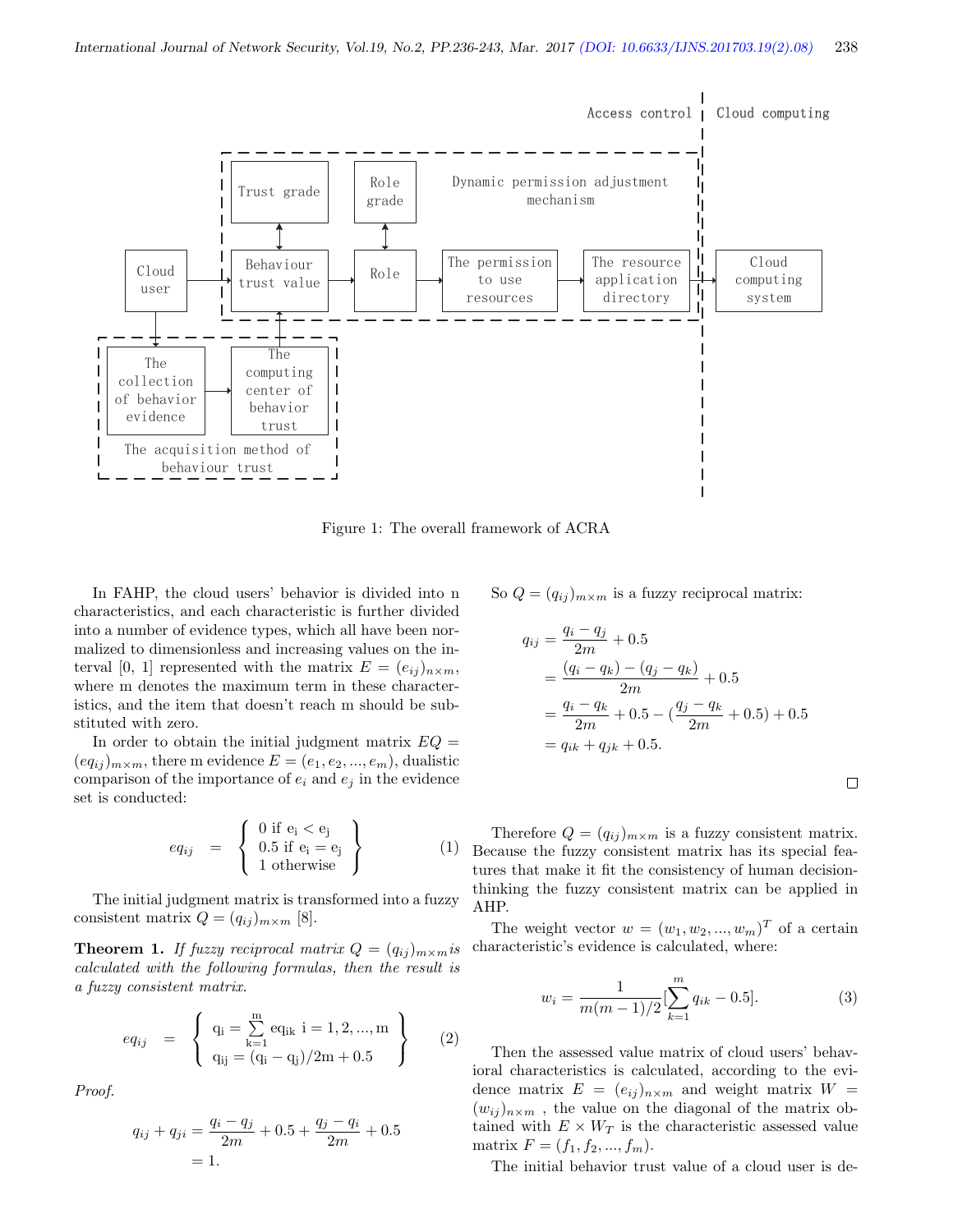fined as follows:

$$
T_{initial} = F \times W_f^T
$$
  
= 
$$
\sum_{i=1}^n f_i w_i,
$$
 (4)

where  $W_f = (w_{f1}, w_{f2}, ..., w_{fn})$  is the weight set of behavior characteristics of cloud users.

It is possible to predict the trend of cloud users' behavior trust according to the sliding window principles and historical behavior trust records. In order to achieve the average effect of historical behavior trust on  $T_{initial}$ , the time decay value of cloud users' behavior trust with a recording time span z is calculated as follow:

$$
T_{average} = \sum_{i=1}^{z} \frac{t_{old}^{(i)}}{t_{new} - t_{old}^{(i)} + 1},
$$
\n(5)

where  $\frac{1}{t_{new}-t_{old}^{(i)}+1}$  is the time decay factor of cloud users' behavior trust  $t_{old}^{(i)}$  with the recording number i, that is, the effect of historical behavior trust on current cloud users' behavior trust has become weaker with the passage of time.

Finally, according to the initial behavior trust  $T_{initial}$ and the average effect of historical behavior trust  $T_{average}$ , the final value of cloud users' comprehensive behavior trust can be obtained with the following formula:

$$
T_{final} = \alpha T_{initial} + (1 - \alpha) T_{average}.
$$
\n(6)

#### 3.2 Rules in Authorization

The purpose of obtaining the value of cloud users' behavior trust is to ensure authorization accuracy. Authorization rules involved in ACRA are different from those in traditional access control technologies. The cloud user permission refers to the right that users have to use a certain quantity of cloud resources, and the scope of permission is closely related to the behavior trust of the cloud user.

- The grading of behavior trust: In order to give a more meticulous authorization to cloud users  $u_i$ , their behavior trusts are graded into  $G = (0, 1, ..., k, ..., q)$ , if  $t_k \leq T(u_i) \leq t_{k+1}$  in which  $t_k$ ,  $t_{k+1}$   $0 \leq k \leq q$ respectively represents the minimum and maximum value in a grade interval of behavior trust, and the trust grade of this cloud user is  $k$ .
- Mapping relationship: There is a one-one mapping relationship among the trust grade  $G =$  $(0, 1, \ldots, k, \ldots, q)$  involved in the authorization, role  $R = (R_0, R_1, ..., R_k, ..., R_q)$  and permission  $P =$  $(P_0, P_1, \ldots, P_k, \ldots, P_q)$ . That is, after determining the trust grade of the cloud user  $u_i$ , cloud computing system will assign a grade role to the corresponding trust grade so as to authorize the user.

• Permission setting: The permission in cloud computing environment refers to the permission  $P$  of the resources utilization. It is the upper limit for the amounts of cloud resources assigned to cloud users who have applied for resource access. There is a inheritance relationship  $P_0 \subseteq P_1 \subseteq ... \subseteq P_k \subseteq ... P_q$  in the permission  $P$  of the resources utilization.

After obtaining a role, the cloud user will be granted permission to use cloud resources. The scope of cloud user's permission depends on the grade of his role. Those who get the high grade roles can utilize more cloud resources, and vice versa. Any cloud user with any role may apply for accessing a certain amount of cloud resources after obtaining permission, and may not necessarily utilize the resources after being granted the access.

## 3.3 The Dynamic Permission Adjustment Mechanism

Figure 2 is the flow chart of the dynamic adjustment on cloud users permission [12].

In the calculation centre of behavior trust, the FAHP algorithm is adopted to calculate and update the value of behavior trust based on the collected evidence values in real time. The cloud computing system assigns a grade role to the cloud user by judging the trust grade of the behavior trust, so as to achieve the purpose of adjusting the scope of cloud user's permission. The behavior trust value calculated when the cloud user utilizes the resources this time will directly influence his permission next time. This dynamic permission adjustment mechanism can meet the requirements of dynamic permission management in a cloud computing environment.

## 4 Experimental Verification

We have conducted simulation in order to verify effectiveness of the ACRA scheme.

## 4.1 Experimental Setup

The experiments were conducted by the use cloud computing software CloudSim, programmed with JAVA language in Eclipse development environment, MySQL database and php Study database management software.

The trust grade vector  $G = (0, 1, 2, 3, 4)$  of cloud users was set in the experiment, considering the fact that behaviors of most cloud users are basically dependable or dependable in the actual resource allocation process, and just a minority of them are undependable, the interval between inter zones is respectively set as  $(0.05, 0.25, 0.60, 0.80)$  following reference, and the interval between trust values is mapping with the corresponding trust grade. The relationship between the permission and trust grade is shown in Table 1.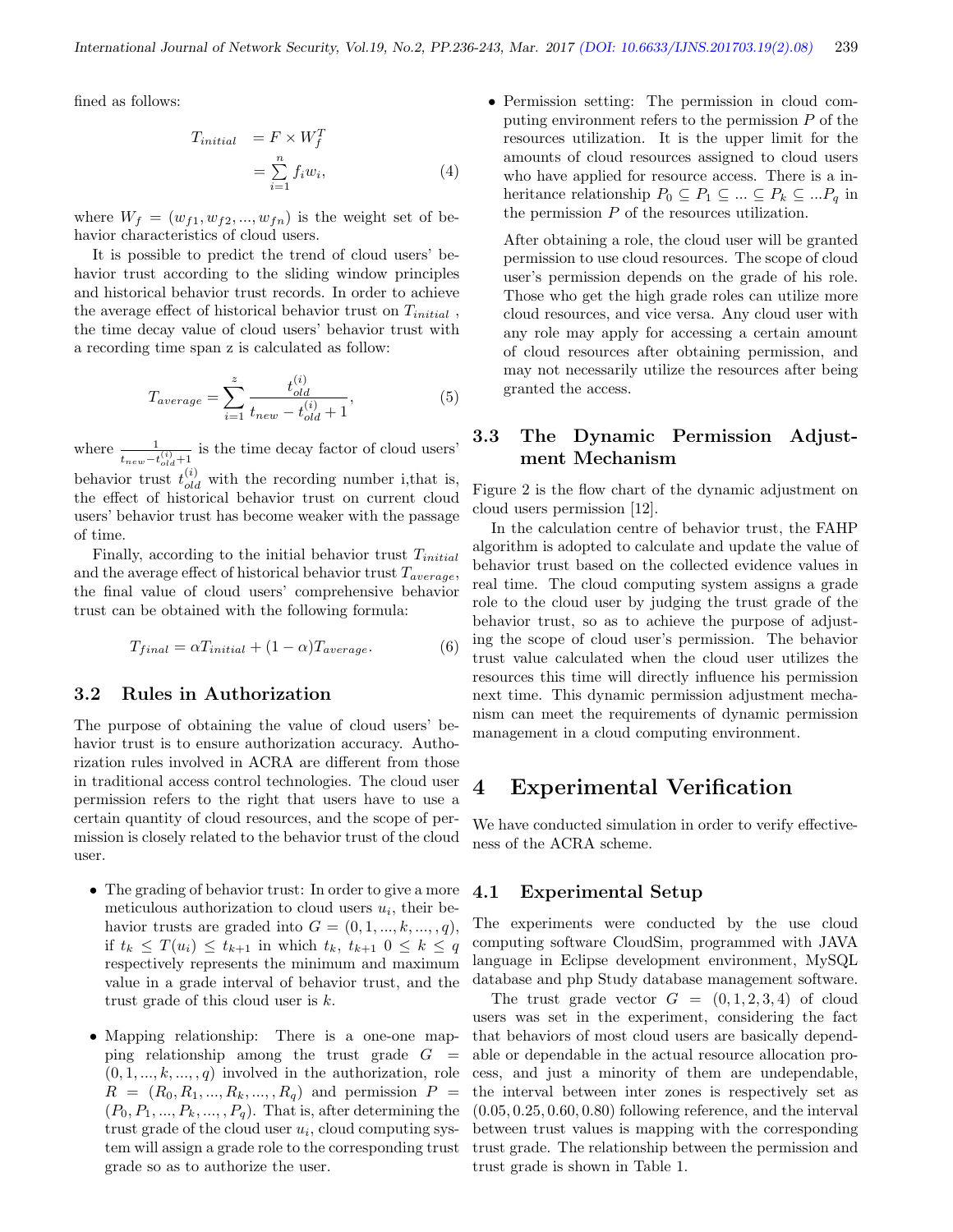

Figure 2: The flow chart of the dynamic adjustment on cloud users' permission

The record in the sliding window is  $z = 5$ , the historical behavior trust records before updating are shown in Table 2.

## 4.2 Calculation of Behavior Trust

There are three behavioral characteristics of cloud users: the resource utilization of cloud computing  $R$ , the network of cloud users N and the operation behavior of cloud users B, after basic evidence values of these three characteristics have been normalized, the average basic evidence value can be obtained as follows:

$$
R = (0.74, 0.75, 0.86, 0.63, 0.52, 0)
$$
  
\n
$$
N = (0.56, 0.49, 0.24, 0.42, 0, 0)
$$
  
\n
$$
B = (0.64, 0.77, 0.89, 0.86, 0.49, 0.91).
$$

The importance of  $R$ ,  $N$ ,  $B$  and their corresponding basic evidence in FAHP is shown as follows:

$$
R > B > N
$$
  
\n
$$
R_3 > R_2 > R_1 > R_4 > R_5
$$
  
\n
$$
N_1 > N_4 > N_3 > N_2
$$
  
\n
$$
B_1 > B_6 > B_2 > B_5 > B_4 > B_3.
$$

The weight values of all basic evidence are:

 $w = (0.5, 0.1667, 0.3333)_T$  $w_r = (0.2, 0.25, 0.3, 0.15, 0.1)_T$  $w_n = (0.375, 0.125, 0.2083, 0.2917)_T$  $w_b = (0.25, 0.1833, 0.0833, 0.1167, 0.15, 0.2167)_T$ .

The initial behavior trust value  $T_{initial}$  is 0.6927 according to the average basic evidence, the percentage of  $T_{initial}$  in  $T_{final}$  is 0.95. Finally, the final value of comprehensive behavior trust  $T_{final}$  is 0.6588. Records of behavior trust values in the sliding window after being updated are shown in Table 3.

## 4.3 Simulation Analysis

We studied the behavior of a cloud user by setting a series of evidence values. Figure 3 reflects the changing trend of permission with changes in behavior trust values after the user access the cloud computing system for several times. It can be seen from the figure that when his behavior under the condition of poor performance, the number of resources who has the right to use will be decreased, when his behavior under the condition of good performance, the number of resources who has the right to use will be increased. With the change of behavior trust values, user's permission of accessing resources will be adjusted dynamically, as a cloud user utilizes cloud resources to complete computing tasks, his behaviors is closely related to the behavior trust value, which has effectively limited the user's ability in utilizing cloud resources utilization.

## 5 Scheme Analysis

## 5.1 The Safe Reliability

The scheme activates the role according to trust grade, which can ensure that a user who has successfully accessed the cloud computing system is trusted. Malicious partic-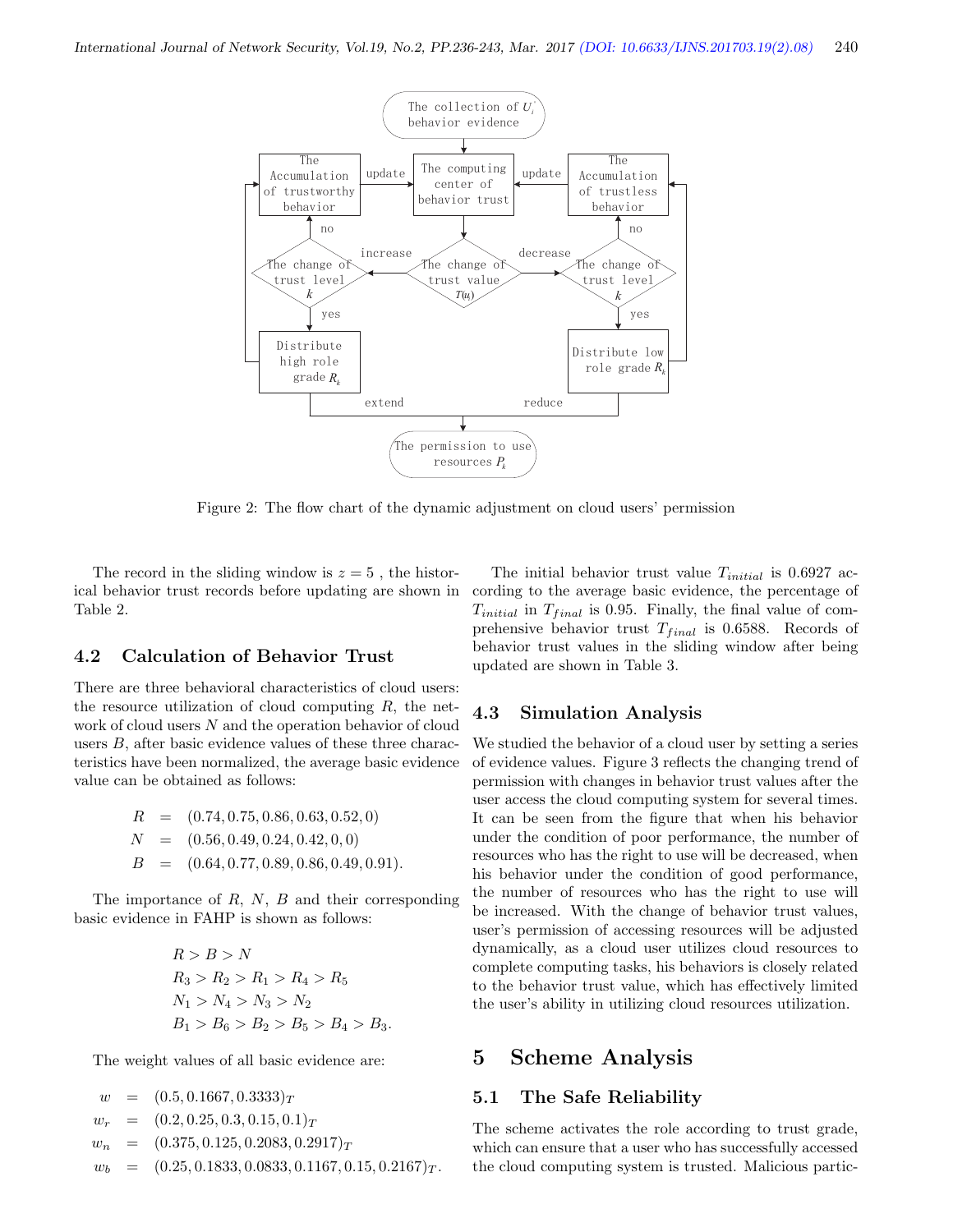| Trust grade | Meaning              | Inter zone   | Permission     |
|-------------|----------------------|--------------|----------------|
|             | Undependable         | [0.00, 0.05] | $P_{0}$        |
|             | Low dependable       | (0.05, 0.25] |                |
| 2           | Basically dependable | (0.25, 0.60] | P <sub>2</sub> |
| 3           | Dependable           | (0.60, 0.80] | $P_3$          |
|             | High dependable      | (0.80, 1.00] |                |

Table 1: The classification of trust grade intervals

Table 2: Records of behavior trusts in the sliding window before updating

|       | 6          | ►          |            | 9          | 10         |
|-------|------------|------------|------------|------------|------------|
| Trust | 0.1367     | 0.3486     | 0.724      | 0.2496     | 0.7231     |
| Time1 | 2015.01.23 | 2015.02.03 | 2015.02.07 | 2015.03.02 | 2015.04.08 |
| Time2 | 18:42:11   | 02:33:15   | 05:27:50   | 14:12:27   | 15:06:14   |

Table 3: Records of behavior trust values in the sliding window after being updated

| <b>ID</b> |            | 8          | 9          | 10         |            |
|-----------|------------|------------|------------|------------|------------|
| Trust     | 0.3486     | 0.724      | 0.2496     | 0.7231     | 0.6588     |
| Time 1    | 2015.02.03 | 2015.02.07 | 2015.03.02 | 2015.04.08 | 2015.07.23 |
| Time2     | 02:33:15   | 05:27:50   | 14:12:27   | 15:06:14   | 16:25:00   |

ipants will be locked out of the cloud computing system, therefore intrusion from illegal users can be prevented. By using role grade-based dynamic authorization instead of direct authorization at user registration, the proposed scheme can solve the deficiency of the traditional RBAC model, in which the administrator assigned user role may allow insiders to obtain opportunities to tamper user data. Therefore, the scheme greatly improves the cloud computing system's stability, reliability and security.

## 5.2 Dynamism

The traditional RBAC model is a static authorization model in which user permission is statically assigned by system administrators. This model includes two static assignment parts: user role assignment and user' role-based authorization. The scheme presented in this paper enables dynamic access control by introducing the concept of a behavior trust value into these assignment parts. The proposed scheme calculates a user behavior trust value by collecting the dynamic data, and dynamically activates the user's role, and authorizes the user's access, which gives a user different level of access permission at different time.

# 6 Conclusions

In this paper we studied resource allocation in the authorization stage of cloud computing and proposed a new

access control-based scheme for cloud resource allocation - ACRA. This scheme first conducts a comprehensive analysis on behavioral characteristics of cloud users, and acquires user behavior trust values using Fuzzy Analytic Hierarchy Process (FAHP). The scheme then decides authorization rules for cloud users and provides a mechanism for dynamic permission adjustment. Experimental results show that ACRA can achieve more flexible and meticulous authorization, effectively restrict the ability of cloud users in resources access, provides the basis for allocating resources to cloud users with different behavior performances, improve overall cloud resource utilization and protect security of the cloud computing environment. The next goal of our research work is to consider performance overhead of the scheme model.

# Acknowledgments

This work is supported by College Science and Technology Research Project of Hebei Province (ZD20131016), Natural Science Fund Project of Hebei Province (F2013208137).

## References

[1] L. Chang, F. Wang, L. Zhao, Y. Jia, and Z. Cheng, "CT-RBAC: An access control model in cloud com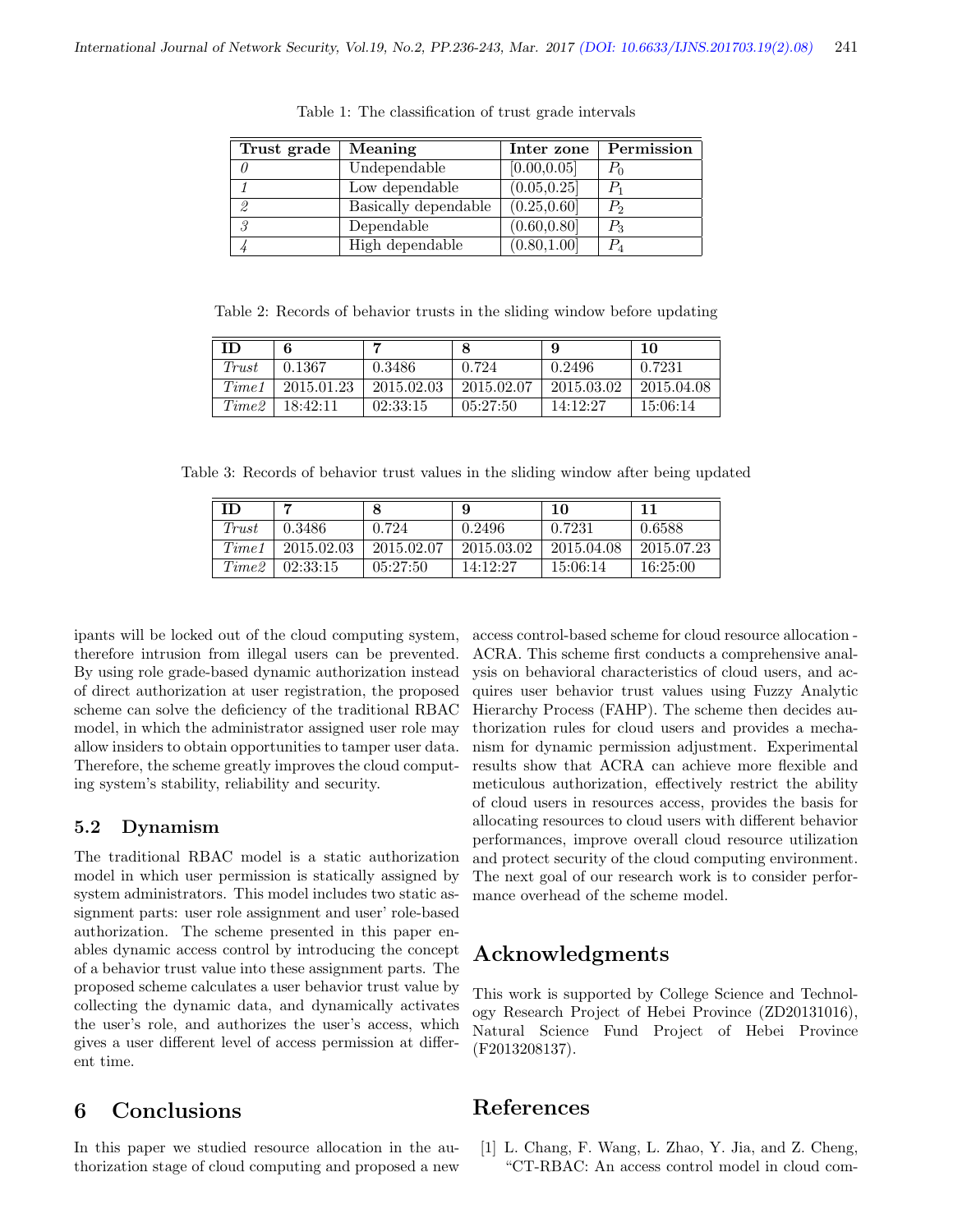no. 6, pp. 152–157, 2014.

- [2] T. Che, J. Ma, N. Li, and C. Wang, "A security quantitative analysis method for access control based on security entropy," International Journal of Network Security, vol. 17, no. 5, pp. 517–521, 2015.
- [3] K. V. Devi and S. Vetha, "Capacity based resource allocation in cloud," in Proceedings of 2014 International Conference onCommunication and Network Technologies (ICCNT'14), pp. 24–26, Sivakasi, India, Dec. 2014.
- [4] Z. Feng, Z. Qin, D. Yuan, and Y. Qing, "Key techniques of access control for cloud computing," Chinese Journal of Electronics, vol. 43, no. 2, pp. 312– 319, 2015.
- [5] W. F. Hsien, C. Yang, and M. S. Hwang, "A survey of public auditing for secure data storage in cloud computing," International Journal of Network Security, vol. 18, no. 1, pp. 133–142, 2016.
- [6] Q. Li, Q. Hao, L. Xiao, and Z. Li, "Adaptive management and multi-objective optimization for virtual machine placement in cloud computing," Chinese Journal of Computers, vol. 34, no. 12, pp. 2253–2266, 2011.
- [7] C. Ling, W. F. Hsien, and M. S. Hwang, "A double circular chain intrusion detection for cloud computing based on adjointvm approach," International Journal of Network Security, vol. 18, no. 2, pp. 397– 400, 2016.
- [8] Y. Liu and J. Zhang, "Consistency and scale in fahp," Journal of Northeast Normal University(Natural Science Edition), vol. 42, no. 2, pp. 27–30, 2010.
- [9] E. O. Osei and J. B. H. Acquah, "Cloud computing login authentication redesign," International Journal of Electronics and Information Engineering, vol. 1, no. 1, pp. 1–8, 2014.
- [10] S. Parikh, "A survey on cloud computing resource allocation techniques," in Proceedings of 2013 Nirma University International Conference on Engineering (NUiCONE'13), pp. 397–404, Taipei, Taiwan, Nov. 2013.
- [11] M. Risch, G. Li, and C. Courcoubetis, "The gridecon platform: A business scenario tested for commercial cloud services," in Proceedings of the 9th Int Conf on Cluster Computing and the Grid, pp. 46–59, Berlin, Germany, Aug. 2009.
- [12] N. Sklavos and O. Koufopavlou, "Access control in networks hierarchy: Implementation of key management protocol," International Journal of Network Security, vol. 1, no. 2, pp. 103–109, 2005.
- [13] Y. Tan and C. Wang, "Trust evaluation based on user behavior in cloud computing," Microelectronics and Computer, vol. 32, no. 11, pp. 148–151, 2015.
- [14] G. Tian and D. An, "Failure rules based node resource provision policy for cloud computing," in Proceedings of 2010 IEEE International Symposiums on Intelligent Signal Processing, pp. 397–404, Taipei, Taiwan, Sept. 2010.
- puting," *Microelectronics and Computer*, vol. 31, [15] P. Varalakshmi, T. H. Judgi, and M. Fareen, "Local trust based resource allocation in cloud," in Proceedings of 2013 Fifth International Conference on Advanced Computing (ICoAC'13), pp. 591–596, Chennai, India, Dec. 2013.
	- [16] Y. Wang, J. Yang, C. Xu, X. Ling, and Y. Yang, "Survey on access control technologies for cloud computing," Journal of Software, vol. 26, no. 5, pp. 1129– 1150, 2015.
	- [17] C. Xiao and M. Chen, "Research on user behavior trust model based on ifahp in cloud computing environment," Netinfo Security, vol. 12, no. 0, pp. 14–20, 2015.
	- [18] H. Xiong, X. Chen, X. Fei, and H. Gui, "Attribute and rbac-based hybrid access control model," Application Research of Computers, vol. 33, no. 7, pp. 1– 10, 2015.
	- [19] T. Yang, Y. Yuan, and M. Zhang, "Research of site selection of housing industrialization base based on fuzzy analytic hierarchy process," Journal of Engineering Management, vol. 29, no. 2, pp. 43–48, 2015.
	- [20] B. Yin, Y. Zhang, B. Fang, and W. Feng, "Cloud resource allocation method based on elastic resource adjustment," Telecommunications Science, vol. 11, no. 4, pp. 22–27, 2014.
	- [21] M. Zareapoor, P. Shamsolmoali, and M. A. Alam, "Establishing safe cloud: Ensuring data security and performance evaluation," International Journal of Electronics and Information Engineering, vol. 1, no. 2, pp. 88–99, 2014.
	- [22] W. Zhang, H. Zhang, D. Zhang, and T. Cheng, "Memory cooperation optimization strategies of multiple virtual machines in cloud computing environment," Chinese Journal of Computers, vol. 34, no. 12, pp. 2266–2277, 2011.
	- [23] J. Zhou, W. Zha, Y. Chen, and H. Zhang, "Useraware resource provision policy for cloud computing," Journal of Computer Research and Development, vol. 51, no. 5, pp. 1108–1119, 2014.

Junshe Wang received her B.S. degree from the Department of automation at Hebei Institute of Mechano-Electric Engineering in 1982. Now, she is a professor in School of Information Science and Engineering at HEBUST, located in Shijiazhuang, China. Her current research interests include management of network and management of computer information, etc.

Jinliang Liu is an assistant Engineer of Communication system and networks department at The 54th Research Institute of China Electronics Technology Group Corporation, he received his B.S. degree and M.S. degree from the Department of School of Information Science and Engineering at HEBUST, located in Shijiazhuang, China. His current research areas include management of network, access control technology and its applications